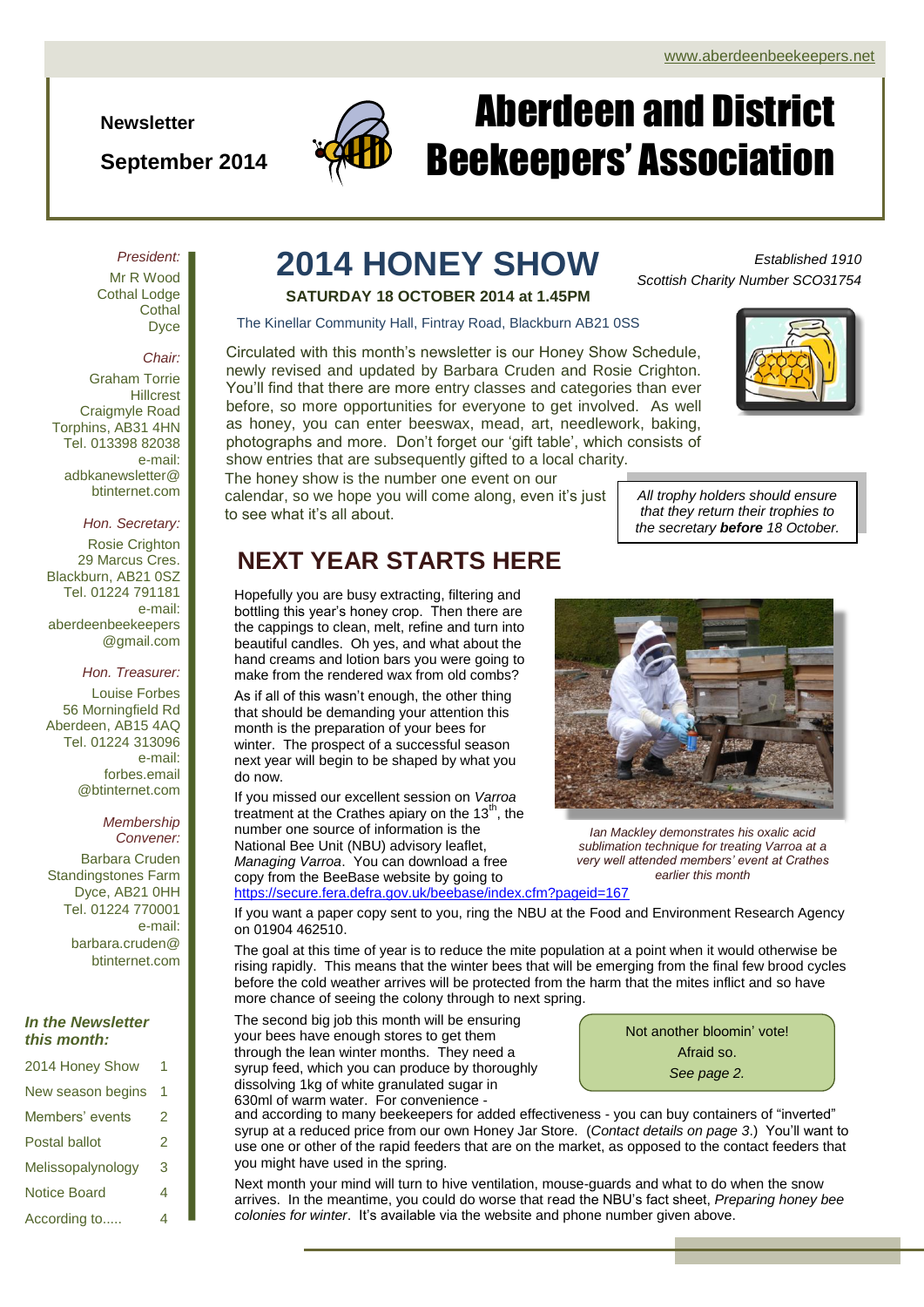### Page 2 of 4 ADBKA Newsletter

### **AUTUMN LECTURE SERIES: An introduction to bees and**

**beekeeping**

Aberdeen Grammar School, Skene Street, Aberdeen, AB10 1HT Thursdays, 7.30pm-9pm

#### **Programme**

- 18 September: The Biology of the bee
- 25 September: The Beehive
- 2 October: What do I need to keep bees?
- 9 October: The products of the hive 30 October: Help – there's something
- wrong with my bees!
- 6 November: The beekeeping year

The six-week programme will cost £10, payable on the first evening of attendance. Attendees who are not currently members of ADBKA will be able to redeem the full course fee against their first year membership of the association.

The programme is ideal for those thinking about starting out on beekeeping, but would also be of interest to novices preparing to take the next step, or even experienced beekeepers wishing to update their knowledge.

#### **ABERDEEN AND DISTRICT BEEKEEPERS' ASSOCIATION SOCIAL EVENING**

*plus the presentation of Honey Show trophies*

Saturday 22 November at 7pm Dyce Church Hall Victoria Street Dyce Aberdeen

*As with previous years, this evening will be organised along the lines of an "American Supper". Members are invited to bring along some food and drink which will be laid out for all to share.*

This is an informal gathering where we can blether about the beekeeping year that has just passed and look forward to what next season might bring. If you're in danger of becoming a bee bore in the eyes of your family and friends, relax here, you'll be among kindred spirits!

Please note the change of venue from that advertised in your 2014 membership card.

### **Out with the Old, In with the New**

The Aberdeen and District Beekeepers' Association is planning to follow more than one thousand other Scottish charities in changing its legal form to become an incorporated organisation. This will mean that ADBKA will become, for the first time since it was founded in 1910, a corporate body. Businesses and partners will be clear about who they are dealing with and the risk of personal liability will be removed from our office holders. All of our committee members will become Trustees of the newly formed charity.

To get there, we need to go through a detailed administrative and legal process, which began after members at our 2014 AGM approved the move. The next step, as required by our association rules, is to hold a postal ballot of members. A ballot form is being sent to everyone – it will come along with the newsletter for those members who get this by post, and in a separate mailing to those who receive the newsletter by e-mail. An advisory note circulated along with the voting form will give you all of the information you need.

|                                                    | <b>ERIULSDI 3400/3</b><br>28 <sup>th</sup> August 2014                                                                                                                                                                                                    |
|----------------------------------------------------|-----------------------------------------------------------------------------------------------------------------------------------------------------------------------------------------------------------------------------------------------------------|
|                                                    |                                                                                                                                                                                                                                                           |
| <b>Graham Torrie</b>                               |                                                                                                                                                                                                                                                           |
| Aberdeen and District Beekeepers Association       |                                                                                                                                                                                                                                                           |
| <b>Hillcrest</b>                                   |                                                                                                                                                                                                                                                           |
| <b>Craigmyle Road</b>                              |                                                                                                                                                                                                                                                           |
| <b>Torphins</b>                                    |                                                                                                                                                                                                                                                           |
| <b>AB31 4HN</b>                                    |                                                                                                                                                                                                                                                           |
| Dear Graham                                        |                                                                                                                                                                                                                                                           |
|                                                    | <b>Fettercairn Community Allotment Visit to Crathes</b>                                                                                                                                                                                                   |
| to the apiary at Crathes on Saturday.              | I am writing on behalf of the Fettercairn Community Allotment group to express<br>my sincere thanks to you and John Cooper for giving up your time to host our visit                                                                                      |
| give away the rest of his delicious honey samples. | John gave a very interesting and informative introduction to keeping bees with its<br>many rewards and potential pitfalls. Everyone enjoyed seeing the workings of a<br>hive and especially tasting the end product! It was also very generous of John to |
|                                                    | The facility you have at Crathes is a credit to your organisation, and I'm sure will<br>do much to highlight the plight of the beleaguered honeybee.                                                                                                      |
| <b>Yours sincerely</b>                             |                                                                                                                                                                                                                                                           |
| <b>Sue Barrie</b>                                  |                                                                                                                                                                                                                                                           |
| <b>Treasurer</b>                                   |                                                                                                                                                                                                                                                           |
|                                                    | www.tram.btck.co.uk                                                                                                                                                                                                                                       |

Scientists at Lund University in Sweden are looking at the potential for 'raw' honey to fight infections, including MRSA, that up until now require the use of antibiotics. Its effectiveness is being put down to 13 types of lactic acid bacteria found in the stomachs of bees, which are removed during the processing of shop bought honey. Researcher Dr Tobias Olofsson is reported as saying that "When used alive, these 13 lactic acid bacteria produce the right kind of antimicrobial compounds as needed, depending on the threat."

You can read the story on the Independent's website, which also has an interesting short video featuring one of the researchers explaining the study. Go to [http://www.independent.co.uk/life-style/health-and](http://www.independent.co.uk/life-style/health-and-families/health-news/bacteria-found-in-honeybee-stomachs-could-be-used-as-alternative-to-antibiotics-9724292.html)[families/health-news/bacteria-found-in-honeybee](http://www.independent.co.uk/life-style/health-and-families/health-news/bacteria-found-in-honeybee-stomachs-could-be-used-as-alternative-to-antibiotics-9724292.html)[stomachs-could-be-used-as-alternative-to-antibiotics-](http://www.independent.co.uk/life-style/health-and-families/health-news/bacteria-found-in-honeybee-stomachs-could-be-used-as-alternative-to-antibiotics-9724292.html)[9724292.html](http://www.independent.co.uk/life-style/health-and-families/health-news/bacteria-found-in-honeybee-stomachs-could-be-used-as-alternative-to-antibiotics-9724292.html)

*Thanks to James Beattie for this item.*

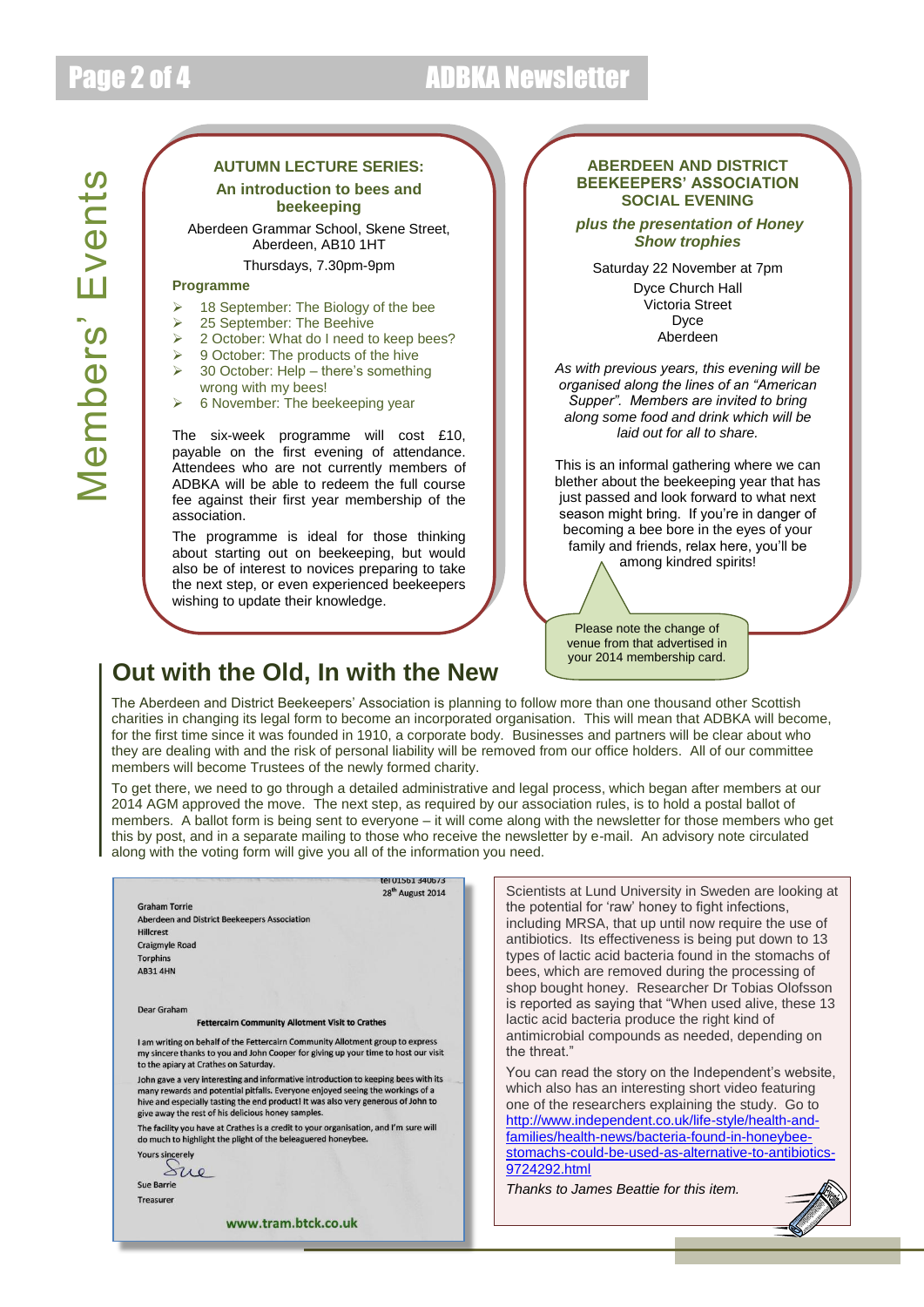### *Everything you always wanted to know about.....* **MELISSOPALYNOLOGY**

Do you lie awake at night worrying about whether that heather honey you're selling at your gate is as pure as it should be? No? Better read on.

Melissopalynology is the study of pollen in honey in order to confirm its geographical and botanical origins. When a flower is disturbed by the wind or by an insect, lots of pollen grains are dusted into the air and some of these fall onto the nectar. A crop-full of nectar will contain many hundreds of pollen grains, and although some of these are filtered out and consumed by the bee on its way back to the hive, a large proportion ends up being stored with the ripened honey.

it's possible to see the structure of the pollen grains in a honey sample. The drawing on the right shows the main parts of a representative pollen grain. It's a living cell made up from an inner wall called the intine, which contains the cytoplasm or chemical compounds within the cell. Outside of this is an

*.....but were afraid to ask*



Pollen grain structure Re-drawn (ropily) from Sawyer, R., "*Honey Identification*"

external layer called the exine, composed of a base, upon which is built various patterns of rods and spikes forming ornamentation on a tectum or cover. In some cases, the intine bulges through apertures in the exine layer.

By studying these features, alongside the overall size and shape of the pollen grains, the family or genus of the plant from which they originated can be identified. With a light microscope it is also possible in some cases to identify the specific plant species. However, to do this properly a three dimensional colour image of the pollen is needed, which calls for a scanning electron microscope. The picture below shows the beautiful images that are revealed.

If all of this sounds fairly straightforward, think again. As well as the technical equipment and expertise needed to carry out the analysis of pollen in honey samples, there are a multitude of practical problems to overcome. For example, the sticky excretions of sap sucking insects such as aphids can collect airborne pollen from all sorts of plants. When bees



Pollen grains photographed using a scanning electron microscope

collect this 'honeydew' it gets mixed with floral honey stores and the alien pollen will be seen in a sample being tested. Similarly, pollen stored in combs, not necessarily from floral nectar sources, will get mixed with the honey during extraction. The melissopalynologist needs to anticipate this corruption and avoid reaching false conclusions.

But what's all of this got to do with your heather honey? Well, the Honey (Scotland) Regulations 2003 require that if you are selling a jar labelled 'heather honey', the contents must come "wholly or mainly" from that source. If you've put your hives on the hills early, there may be a great deal of bell heather honey in your jar. Now, bell heather isn't a heather at all, it's a heath. There could be trouble brewing.

However, let's face it; you're only likely to get caught out if the neighbour who buys your honey is a botanist or microbiologist (microbiologists are like ordinary biologists only much, much smaller). You can sleep sound.

#### *For the loan items, a returnable £10 deposit is required, with the maximum length of loan being two weeks. As other members may be waiting to borrow extractors, etc. these must be returned on time and in a clean condition.* **Visit the ADBKA Honey Jar Store for:** Ragus Candy Apistan (10 strips, sufficient for 5 hives) < Ambrosia Syrup Honey Jars and Lids Mesh Floors – National size (wire only) Hessian Squares for smoker fuel *Free loan of:* Honey extractors Mini-melters Heather honey press Wax extractor Wax foundation press Approximately half a mile along Laurel Drive, turn into Laurel Place on your right - it's a semi-circle so take the second entrance into this street. Now turn left into Laurel Avenue. Danestone Market Garden is signposted, on the left, about 100 yards along. **Danestone Market Garden AB22 8AJ** You may be asked to show your ADBKA membership card when you visit the store, so remember to take it along

The store is open between 6.30pm and 8pm on Wednesday evenings and at other times by arrangement with Sandy Gordon (Tel: 01224 484540)